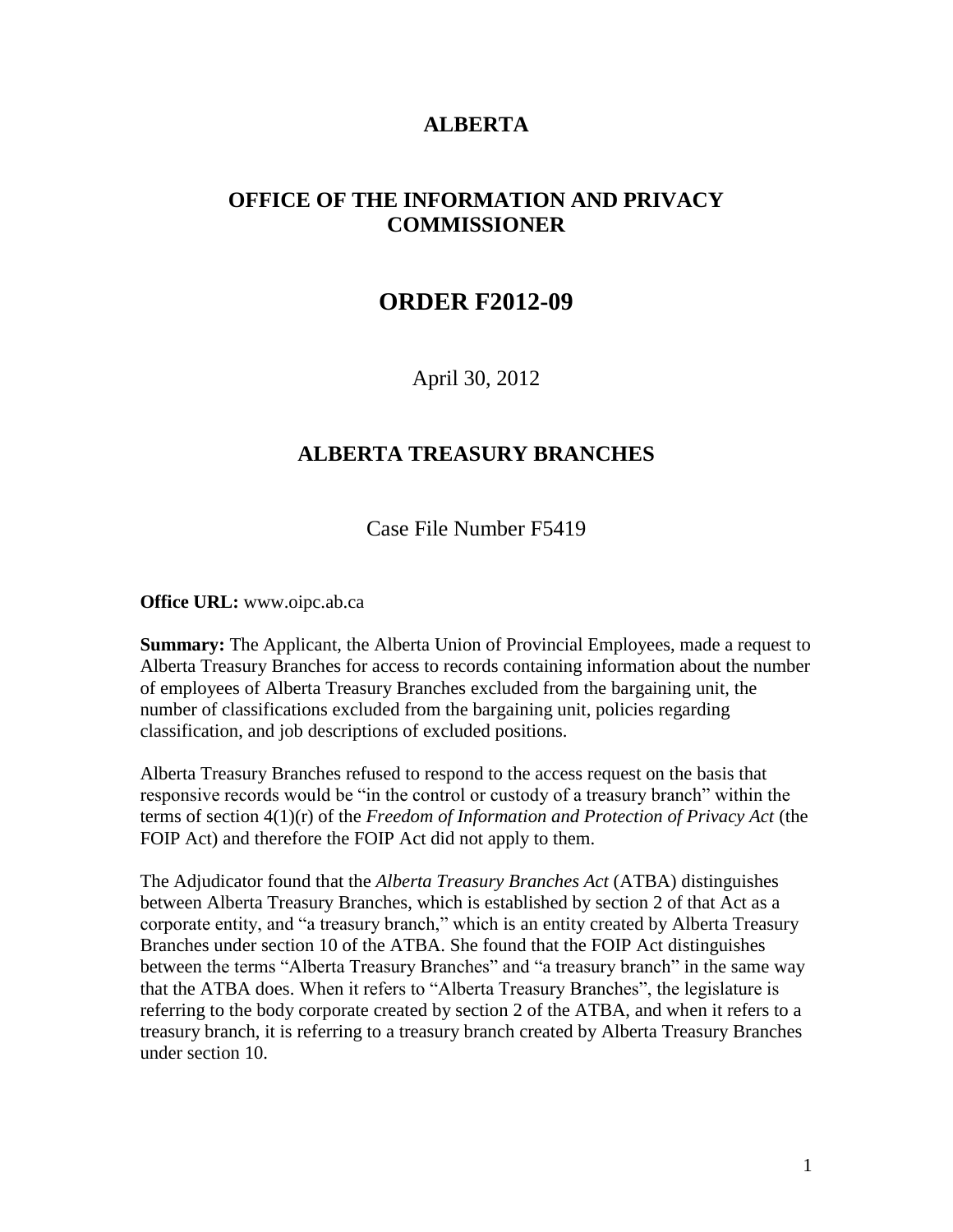She found that there were two categories of records relating to Alberta Treasury Branches that are subject to the FOIP Act: records in the custody or control of Alberta Treasury Branches that are not in the custody or control of a treasury branch, and records in the control of a treasury branch that document a non-arm's length transaction as defined by the FOIP Act. As she determined that Alberta Treasury Branches had not yet addressed the question of whether records in the former category might exist, nor conducted a search for them, she ordered Alberta Treasury Branches to do so.

**Statutes Cited: AB:** *Freedom of Information and Protection of Privacy Act*, R.S.A. 2000, c. F-25, ss. 1, 4, 72; Freedom of Information and Protection of Privacy Regulation, Alberta Regulation 186/2008 Schedule 1; *Alberta Treasury Branches Act*, R.S.A. 2000, c. T-7, ss. 1, 2, 3, 10; *Interpretation Act* R.S.A. 2000 c. I-8, ss. 10, 28; *Personal Information Protection Act,* S.A. 2003, c. 6-5, s. 4; Personal Information Protection Act Regulation, Alberta Regulation 366/2003 - 51/2010, s. 2; *Public Service Employees Relations Act*, R.S.A. 2000 c. P-43, s. 12

**Authorities Cited: AB:** Orders 96-005, 98-019, 99-033, F2002-014, P2006-005, F2008- 023, P2010-007, F2010-023, F2011-016, F2011-020

## **I. BACKGROUND**

[para 1] On March 26, 2010, the Alberta Union of Provincial Employees (the Applicant) requested access to the following information from Alberta Treasury Branches:

> The number of employees of the Public Body currently excluded from the bargaining unit represented by the Alberta Union of Provincial Employees, who are excluded pursuant to the provisions of Section 12(1)(f) of the *Public Service Employee Relations Act*.

> The number of classifications currently excluded, the names of those classifications, and the number of employees of the Public Body working in each of those classifications.

Any policies of the Public Body currently in effect regarding classification to the above referenced positions.

All job or classification descriptions for the above referenced positions.

[para 2] On May 21, 2010, Alberta Treasury Branches wrote the Applicant to inform it that it considered the records to be subject to section  $4(1)(r)$  of the FOIP Act, and therefore exempt from the application of the FOIP Act.

[para 3] The Applicant requested review by the Commissioner of Alberta Treasury Branches' decision that section 4(1)(r) applies to the records it requested.

[para 4] The Commissioner decided to conduct a written inquiry to resolve the issue between the parties. Both parties exchanged initial and rebuttal submissions.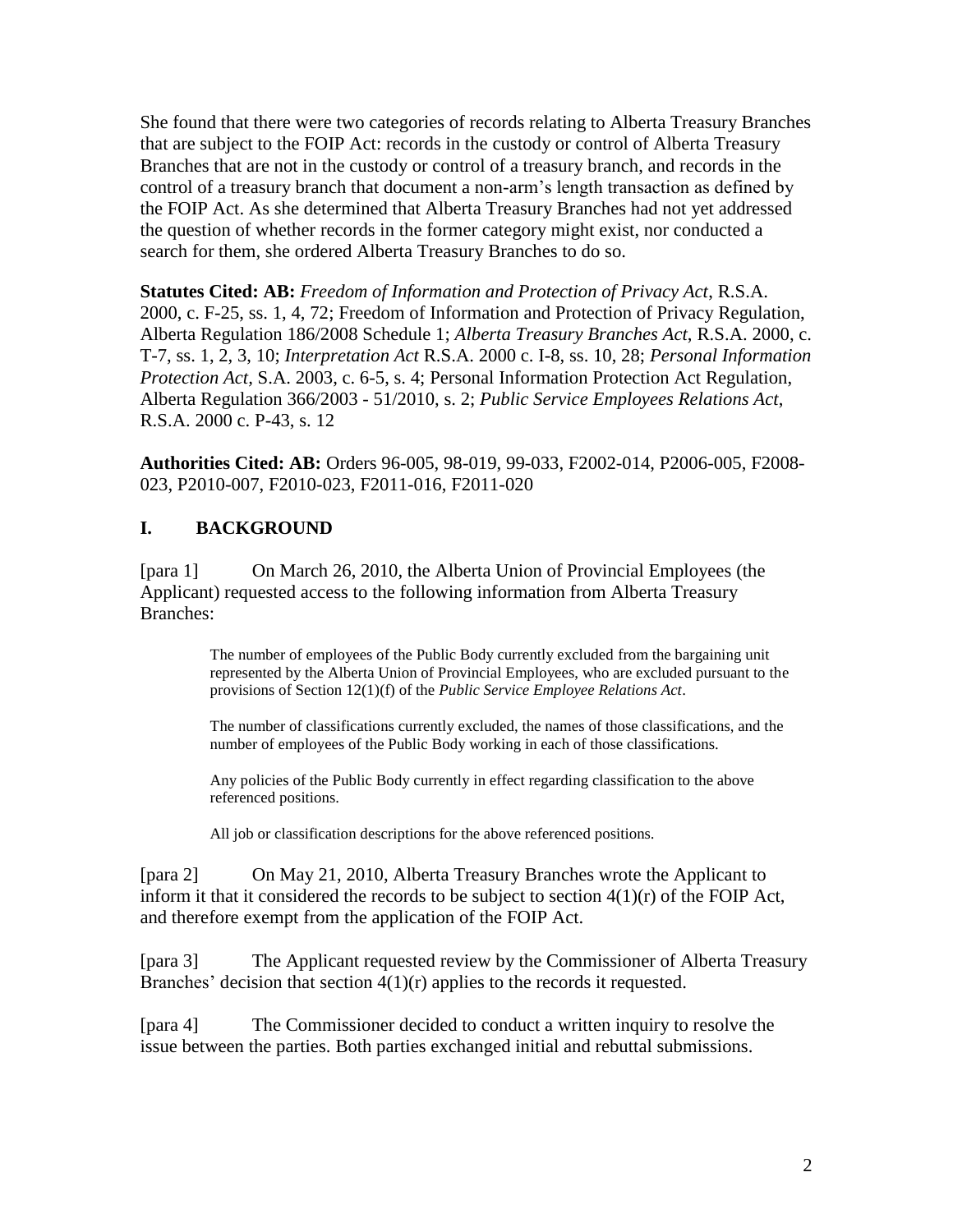#### **II. ISSUE**

### **Issue A: Are the records requested by the Applicant excluded from the application of the FOIP Act by section 4(1)(r)?**

#### **III. DISCUSSION OF ISSUE**

### **Issue A: Are the records requested by the Applicant excluded from the application of the FOIP Act by section 4(1)(r)?**

[para 5] Alberta Treasury Branches argues that the Applicant has requested records subject to section  $4(1)(r)$ . It reasons:

Generally the Act does not apply to records in the custody or control of ATB.

However, the Act applies where requested records, in the custody or control of ATB, relate to a "non-arm's length transaction" between the Government of Alberta and another party.

Essentially, the records requested by AUPE must fulfill certain requirements before AUPE will be entitled to disclosure of the requested records. Based on section  $4(1)(r)$  of the Act, those requirements are as follows:

1) There must be a "record" in the custody or control of a treasury branch; and 2) The "record must relate to a "non-arms length transaction" "between the Government of Alberta and another party."

…

There must be "a record of information in any form" by which to enable ATB to respond to the access request.

The nub of AUPE's request is for positions excluded by ATB from the AUPE bargaining unit pursuant to section 12(1)(f) of the Public Service Employee Relations Act R.S.A. 2000 c. P-43 (PSERA)…

…

The AUPE access request assumes that persons excluded from their bargaining unit have been excluded from the bargaining unit because they fall within one of the PSERA exclusions. It also presumes ATB's classifications reflect the Province's classifications as outlined in PSERA. Neither of those assumptions are accurate.

ATB's approach for exclusion of employees from the AUPE bargaining unit has been based on whether the employees are "employed in administrative or support services". ATB's employees have been excluded from AUPE's bargaining unit if they are not employed in "administrative or support services", which is consistent with both AUPE's certificate with ATB and ATB's past collective agreements with AUPE.

Therefore, simply put, ATB does not have such records within its custody or control because ATB has not excluded any employees from AUPE's bargaining unit based on section 12(1)(f) of PSERA. This includes those documents which ATB provided to the Commissioner circa December 7, 2010, for its limited purpose of determining any potentially-affected third parties to this inquiry.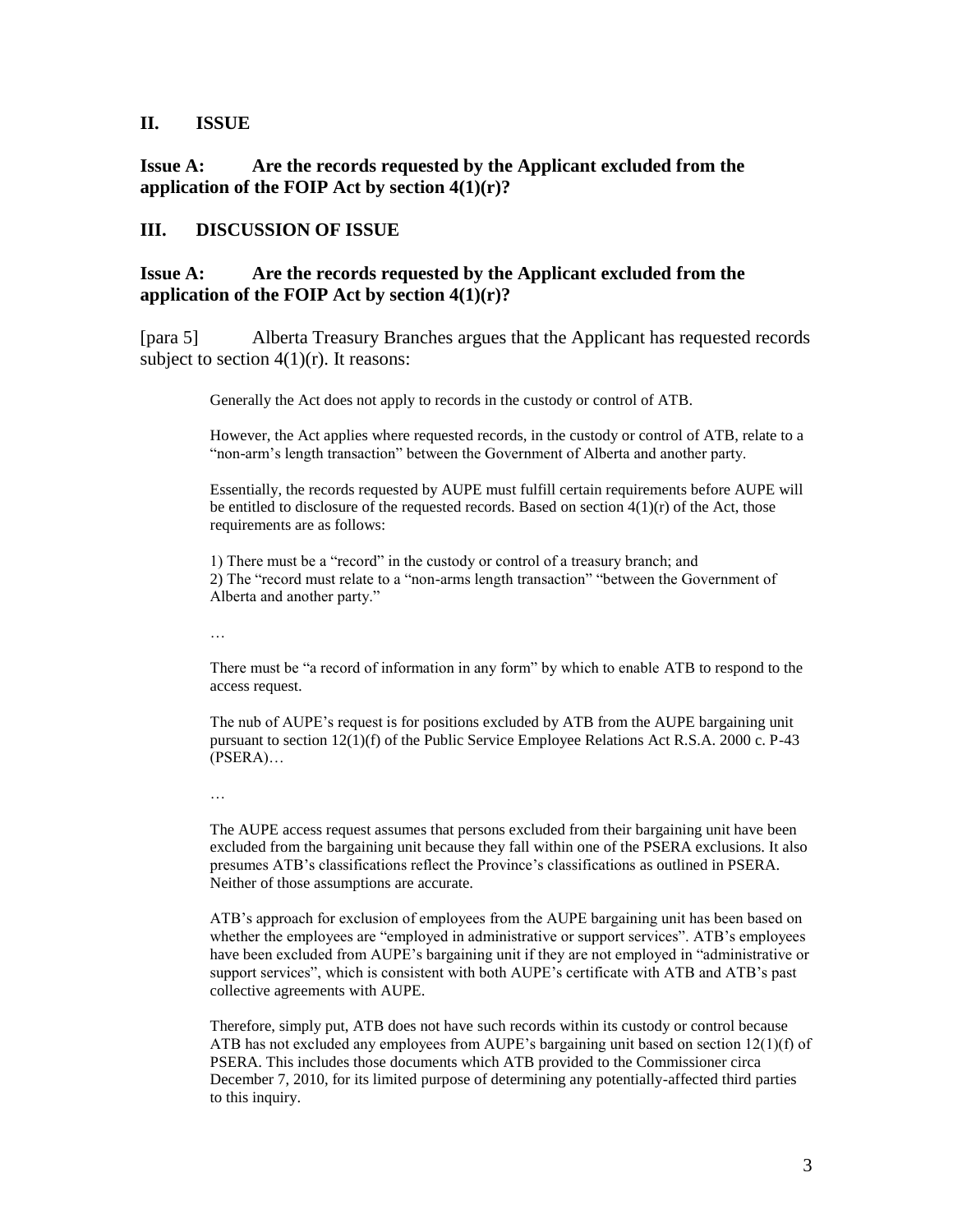[para 6] Alberta Treasury Branches argues that only those records within its custody or control that disclose the details of non-arm's length transactions, within the terms of section 4(4) of the FOIP Act, are subject to the FOIP Act. It also argues that even if this were not the case, the Applicant has made a request for records that do not exist since its classifications are not based on the provincial classification system created by the *Public Service Employee Relations Act* (PSERA).

[para 7] In turn, the Applicant argues:

ATB Financial refused to provide the requested records on the grounds that such records were exempt under section  $4(1)(r)$  of the Act as being "a record in the custody or control of a treasury branch" and not "a record that relates to a non-arm's length transaction between the Government of Alberta and another party.

AUPE submits that the requested records do not fall within the exemption set forth in section  $4(1)(r)$ . Section  $4(1)(r)$  was intended to protect the records accumulated by the ATB acting as a financial institution, and was not meant to exempt the records which AUPE has requested, based on the following:

1. The Information and Privacy Commissioner ("Commissioner") has stated that the scheme of the Act is that records pertaining to the ATB's business as a banking institution are not subject to the Act normally;

2. The Act states that records "that relate to a non-arm's length transaction between the Government of Alberta and another party" are subject to the Act, thereby implying that only records relating to other banking "transactions' are exempt from the Act;

3. The Commissioner has interpreted section  $4(1)(r)$  as exempting banking transaction records including loans, guarantees and personal account information;

4. The ATB is listed as a "public body" subject to the Act, and

5. To interpret section 4(1)(r) as exempting the requested records would obstruct the labour relations process and it must not have been the intent of the Legislature when it enacted privacy legislation in this province.

[para 8] Section  $4(1)(r)$  exempts a class of records from the scope of the FOIP Act. It states:

> *4(1) This Act applies to all records in the custody or under the control of a public body, including court administration records, but does not apply to the following:*

*(r) a record in the custody or control of a treasury branch other than a record that relates to a non-arm's length transaction between the Government of Alberta and another party;* 

If a record is in the custody or control of a treasury branch, then the FOIP Act does not apply to it and an applicant has no right of access to the record under the Act unless it relates to a non-arm's length transaction as defined in the FOIP Act.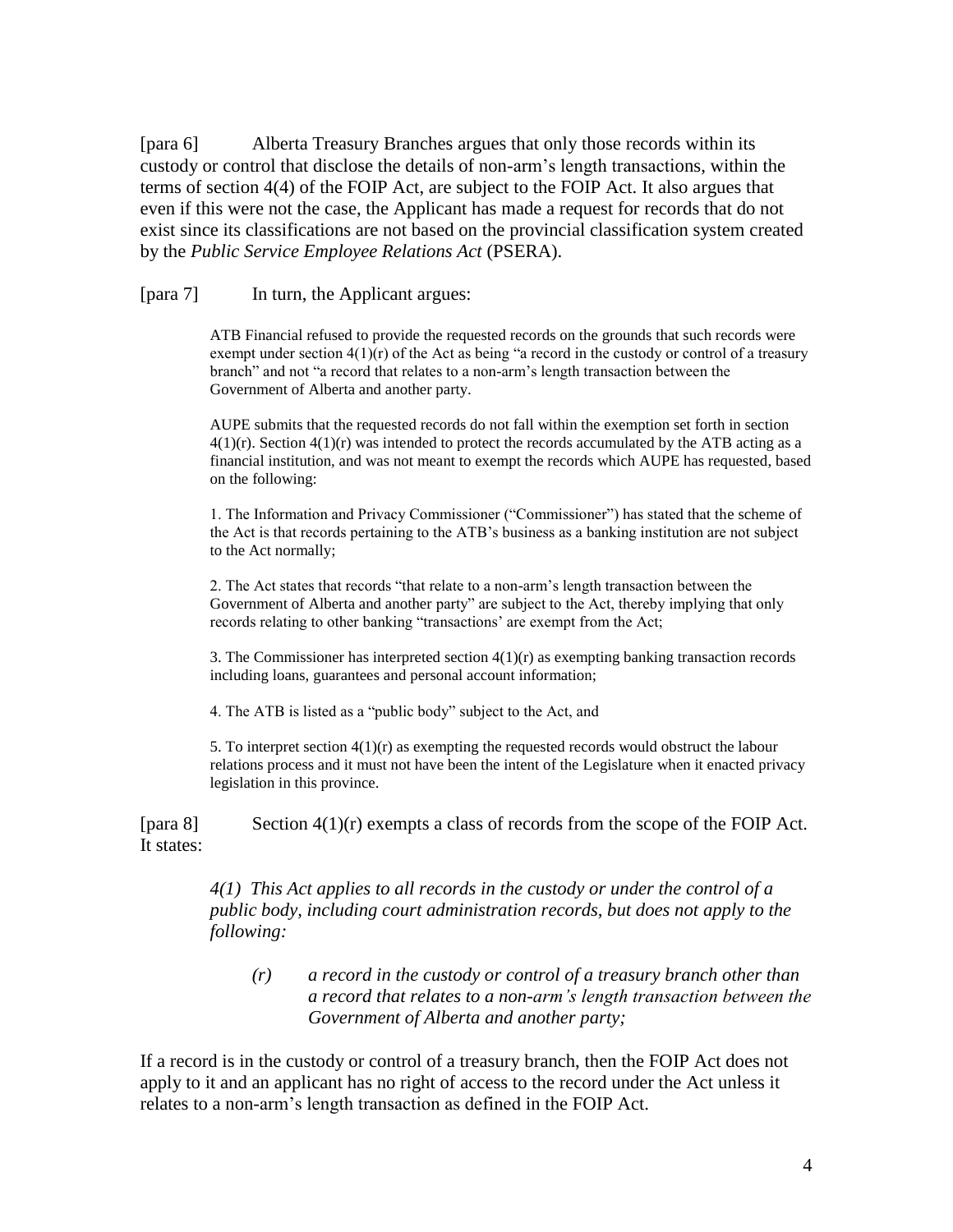*What does it mean to have custody or control of a record?*

[para 9] Previous orders of this office have considered what it means to have custody or control of records.

[para 10] In Order F2002-014, former Commissioner Work considered the concepts of custody and control and said:

> Under the Act, custody and control are distinct concepts. "Custody" refers to the physical possession of a record, while "control" refers to the authority of a public body to manage, even partially, what is done with a record. For example, the right to demand possession of a record, or to authorize or forbid access to a record, points to a public body having control of a record.

A public body could have both custody and control of a record. It could have custody, but not control, of a record. Lastly, it could have control, but not custody, of a record. If a public body has either custody or control of a record, that record is subject to the Act. Consequently, in all three cases I set out, an applicant has a general right of access to a record under the Act.

[para 11] In Order P2010-007, the Adjudicator considered how the terms custody and control have been defined in previous orders of this office. He said:

> In prior FOIP orders, the term "custody" was defined as the physical possession of a record, whereas the term "control" was defined as the authority of a public body to manage, even partially, what is done with a record. Furthermore, prior orders have held that in order for the FOIP Act to apply to the records it is sufficient for a public body to have custody or control of them; the public body does not have to have both custody and control (Order F2002-014). A recent Order of this Office also held that "bare" possession of information does not amount to custody, as the word "custody" implies that there is some right or obligation to hold the information in one's possession (Order F2009-023).

[para 12] In Order F2010-023, I said:

In section 6 of the FOIP Act, the word "custody" implies that a public body has some right or obligation to hold the information in its possession. "Control," in the absence of custody, implies that a public body has a right to obtain or demand a record that is not in its immediate possession.

I find that the question "Does the Public Body have a right to obtain the records?" must be answered when determining whether a public body has control over records it does not possess. If a public body has rights it may exert over a record it may be able to obtain the record; if it does not have any rights in relation to the record, it may not be able to obtain it. As the Commissioner noted in Order F2002-014, the right to demand production of records speaks strongly in favor of a finding of control.

[para 13] The phrase "custody or control" refers to an enforceable right of an entity to possess a record or to obtain or demand it, if the record is not in its immediate possession. "Custody or control" also imparts the notion that a public body has duties and rights in relation to a record, such as the duty to preserve or maintain records, or the right to destroy them.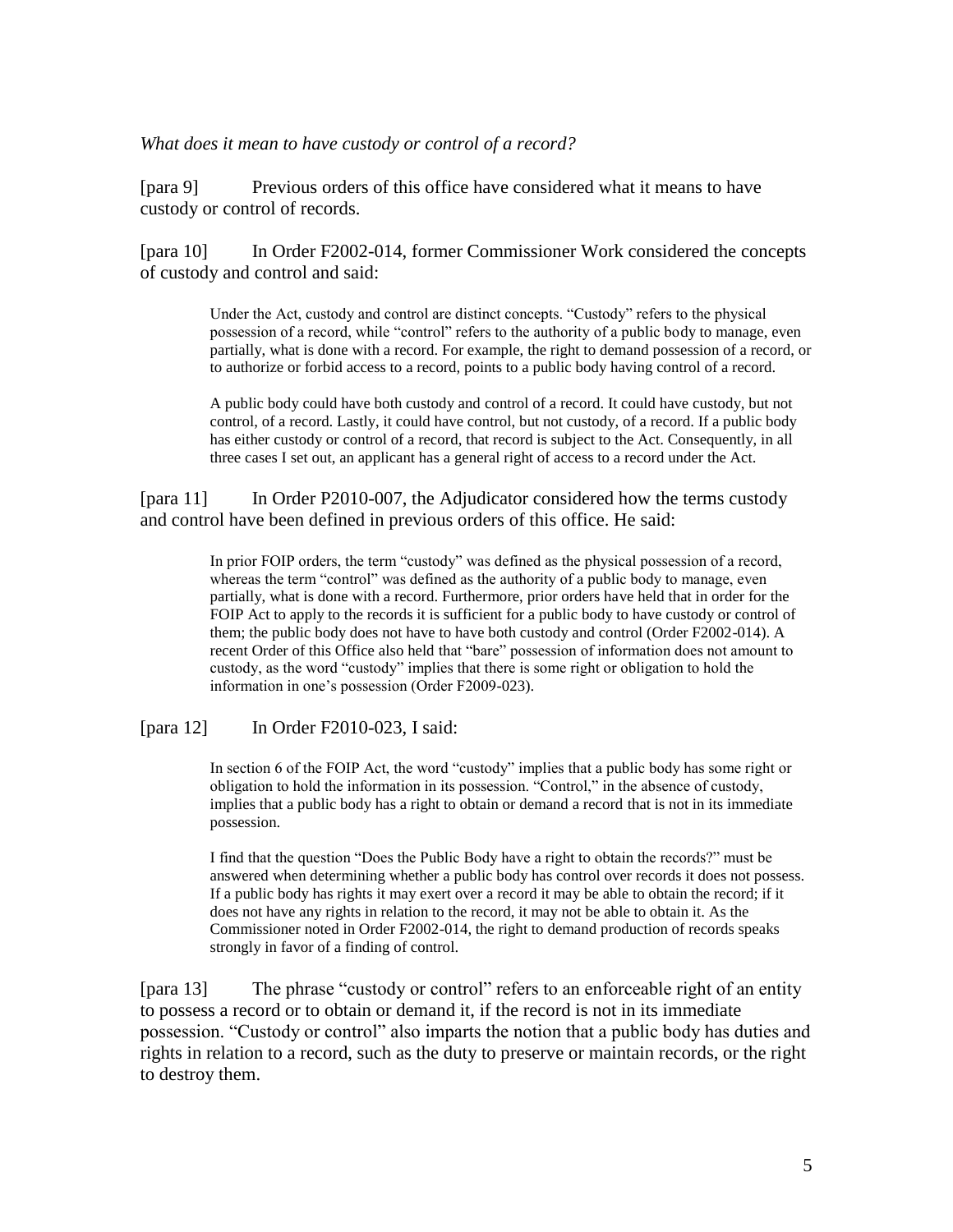[para 14] Previous orders of this office have considered a non-exhaustive list of factors compiled from previous orders of this office and across Canada when answering the question of whether a public body has custody or control of a record. In Order F2008- 023, following previous orders of this office, the Adjudicator set out and considered the following factors:

- Was the record created by an officer or employee of the public body?
- What use did the creator intend to make of the record?  $\bullet$
- Does the public body have possession of the record either because it has been  $\bullet$ voluntarily provided by the creator or pursuant to a mandatory statutory or employment requirement?
- If the public body does not have possession of the record, is it being held by an officer or employee of the public body for the purposes of his or her duties as an officer or employee?
- Does the public body have a right to possession of the record?
- Does the content of the record relate to the public body's mandate and functions?
- Does the public body have the authority to regulate the record's use?
- To what extent has the record been relied upon by the public body?
- How closely is the record integrated with other records held by the public body?  $\bullet$
- Does the public body have the authority to dispose of the record?

[para 15] Not every factor is determinative, or relevant, to the issues of custody or control in a given case. Custody or control may be determined by the presence of only one factor. If it can be said that an entity, such as a treasury branch, has an enforceable right to possess records or obtain or demand them from someone else, and has duties in relation to them, such as preserving them, it follows that this entity would have control or custody over the records.

## *What is "a treasury branch"?*

[para 16] The next question to consider is to what the phrase, "a treasury branch," refers within the context of section  $4(1)(r)$ . As both the Applicant and Alberta Treasury Branches point out in their submissions, the *Interpretation Act* defines the term "treasury branch" when it is used in an enactment of Alberta. Section 28(1)(ddd) of that Act states:

*28(1) In an enactment,*

*(ddd) "treasury branch" means a treasury branch within the meaning of the Alberta Treasury Branches Act;*

[para 17] A "treasury branch" is defined in the *Interpretation Act* by reference to the ATBA. Section 1 of the ATBA states, in part:

- *1 In this Act,* 
	- *(k) "treasury branch" means a treasury branch established under section 10, whether the branch carries on business with the public directly or serves as an administrative or head office;*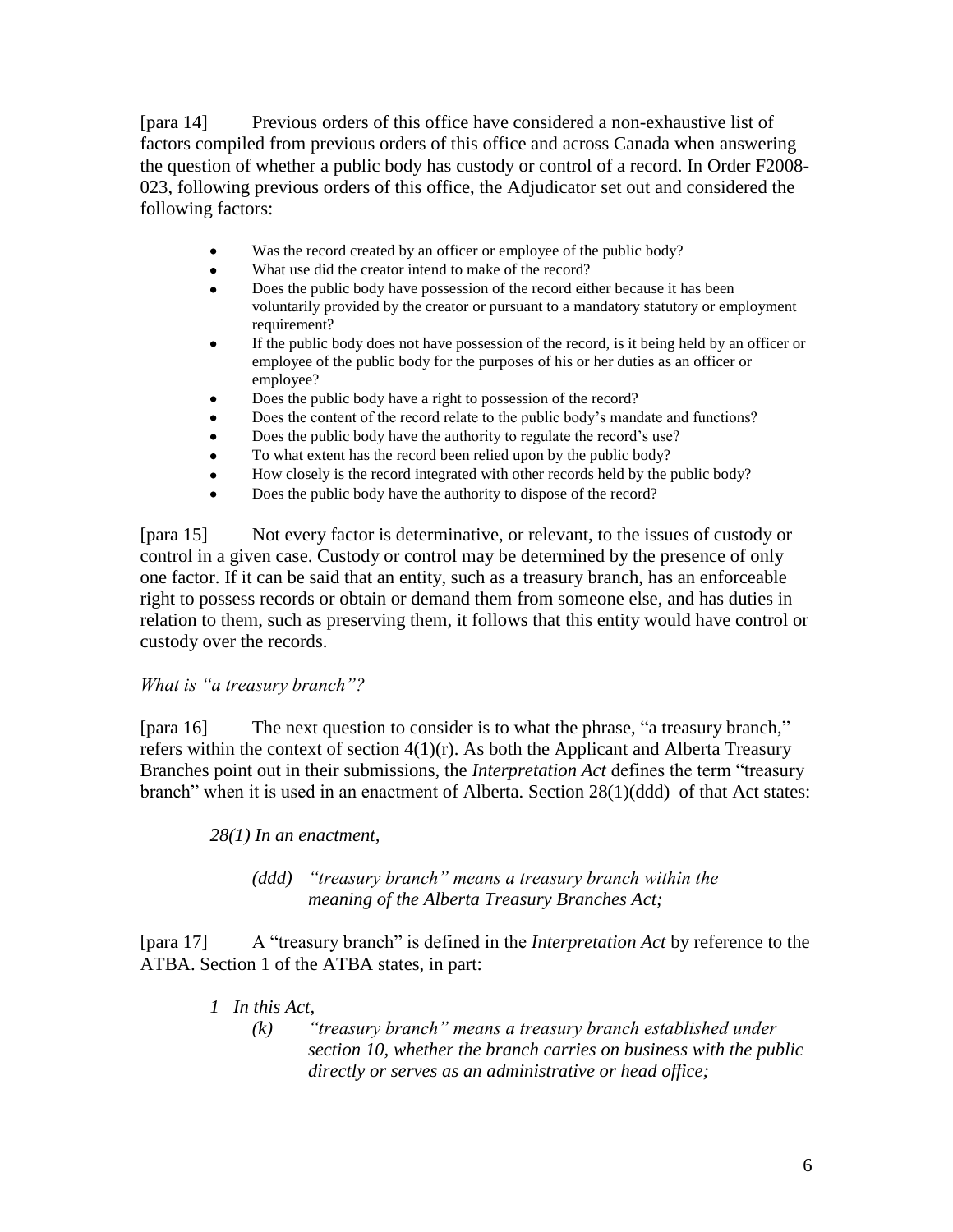[para 18] Section 10 of the ATBA states:

*10 Alberta Treasury Branches may establish and operate treasury branches at any location within Alberta.*

[para 19] A treasury branch, then, within the terms of section 28(1)(ddd) of the *Interpretation Act*, and therefore, section 4(1)(r) of the FOIP Act, is a treasury branch established by Alberta Treasury Branches pursuant to section 10 of the ATBA where public or administrative business is conducted.

*Is Alberta Treasury Branches a Public Body under the FOIP Act?*

[para 20] Schedule 1 of the Freedom of Information and Protection of Privacy Regulation establishes that "Alberta Treasury Branches" is a public body within the terms of section 1(p)(ii) of the FOIP Act.

*Is Alberta Treasury Branches "a treasury branch" within the terms of section 4(1)(r) of the FOIP Act?*

[para 21] Section 2 of the ATBA states:

*2(1) There is hereby established a corporation with the name "Alberta Treasury Branches", consisting of the board of directors appointed under section 3.*

*(2) For the purpose of carrying on its business, Alberta Treasury Branches has the capacity and, subject to this Act and the regulations, the rights, powers and privileges of a natural person.*

*(3) Alberta Treasury Branches is for all purposes an agent of the Crown in right of Alberta, and may exercise its powers under this Act only as an agent of the Crown in right of Alberta.*

*(4) An action or other legal proceeding in respect of a right or obligation acquired or incurred by Alberta Treasury Branches on behalf of the Crown in right of Alberta, whether in the name of Alberta Treasury Branches or in the name of the Crown in right of Alberta, may be brought or taken by or against Alberta Treasury Branches in the name of Alberta Treasury Branches in any court that would have jurisdiction if Alberta Treasury Branches were not an agent of the Crown in right of Alberta.*

[para 22] "Alberta Treasury Branches" is a corporation created by section 2 of the ATBA. It is given the powers of a natural person and an agent of the Crown under the ATBA. Section 2(1) establishes that the entity known as "Alberta Treasury Branches" consists of a board. The powers and duties of the Board are set out in section 3 of the ATBA, which states: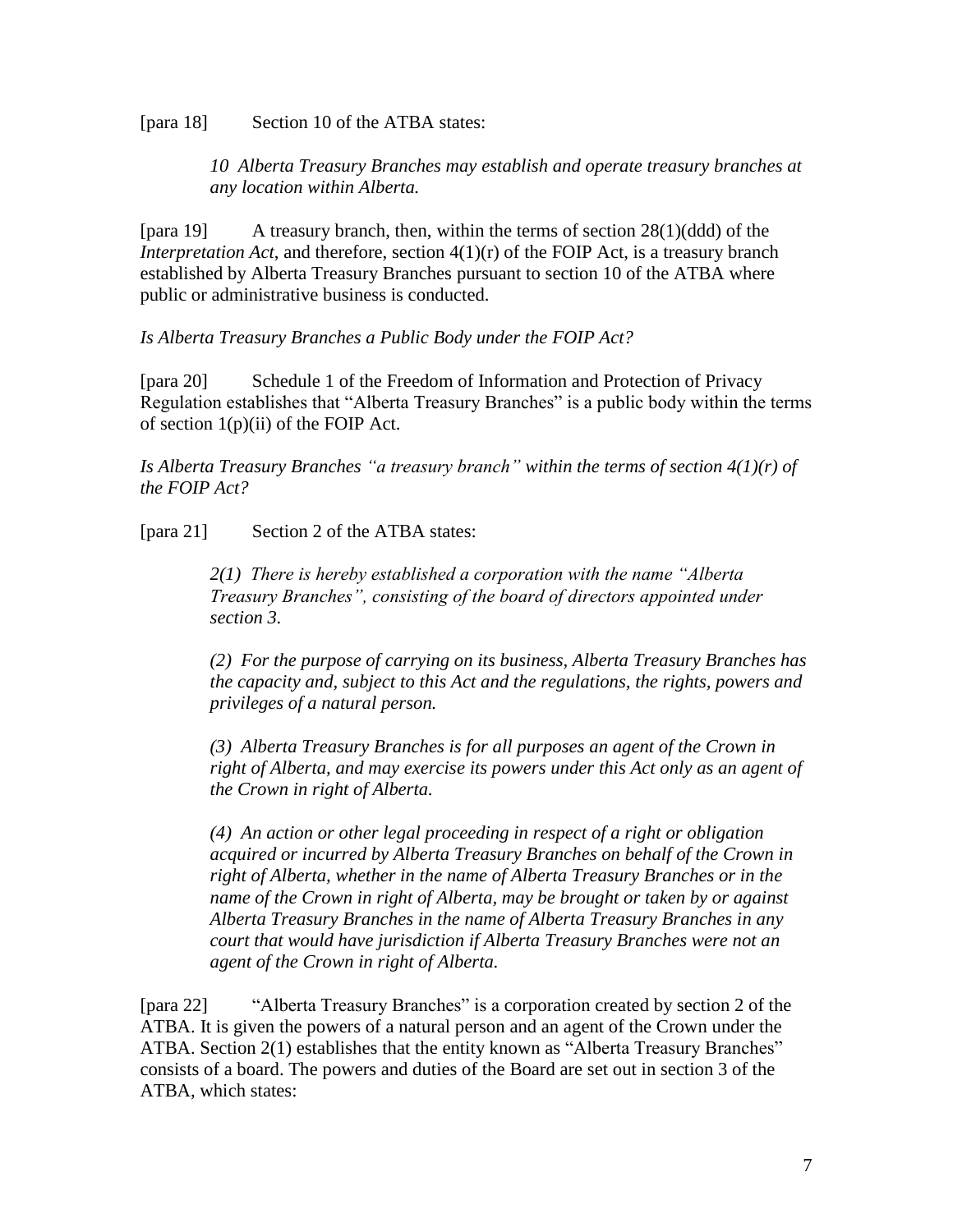*3(1) The Lieutenant Governor in Council may appoint a board of directors and a chair of the board.*

*(2) The board shall manage the business and affairs of Alberta Treasury Branches.*

*(3) The board may delegate to any director, to a committee of directors or to any officer or employee of Alberta Treasury Branches any of the board's powers and duties under this Act except*

- *(a) the power to make a recommendation under section 6,*
- *(b the power to make bylaws under section 8, and*
- *(c) the board's duties under section 16.*

*(4) The board may designate the offices of Alberta Treasury Branches, other than the office of Chief Executive Officer, and appoint persons to those offices and specify their duties.*

[para 23] Alberta Treasury Branches is not established under section 10 of the ATBA, and is therefore not a treasury branch within the terms of section 1 of the ATBA. For this reason, it is not a treasury branch within the terms of section 28(1)(ddd) of the *Interpretation Act*, and, by reference, is not a treasury branch under section 4(1)(r) of the FOIP Act. Alberta Treasury Branches is assigned powers under section 2 and 3 of the ATBA; a treasury branch may exercise only the powers delegated to it by Alberta Treasury Branches.

[para 24] Had the legislature intended to the FOIP Act to apply to the Public Body solely in relation to records containing information about non-arm's length transactions, as Alberta Treasury Branches argues, this objective could have been achieved in a manner consistent with the ATBA and the *Interpretation Act*, by substituting "Alberta Treasury Branches" for "a treasury branch" in section  $4(1)(r)$ . However, the legislature did not do so.

[para 25] From my review of the relevant legislation, I conclude that while Alberta Treasury Branches may establish a treasury branch, it is not in itself a treasury branch, and the two terms are not synonymous.

### *Records in the custody or control of "treasury branches"*

[para 26] Given that section  $4(1)(r)$  applies to information over which a treasury branch would have custody or control, and given that treasury branches are offices where the business of Alberta Treasury Branches is transacted, within the terms of section 1(k) of the ATBA, it follows that the records contemplated by section  $4(1)(r)$  would be those that document transactions, financial or otherwise, that the treasury branch is authorized to enter on behalf of Alberta Treasury Branches. A treasury branch entering a transaction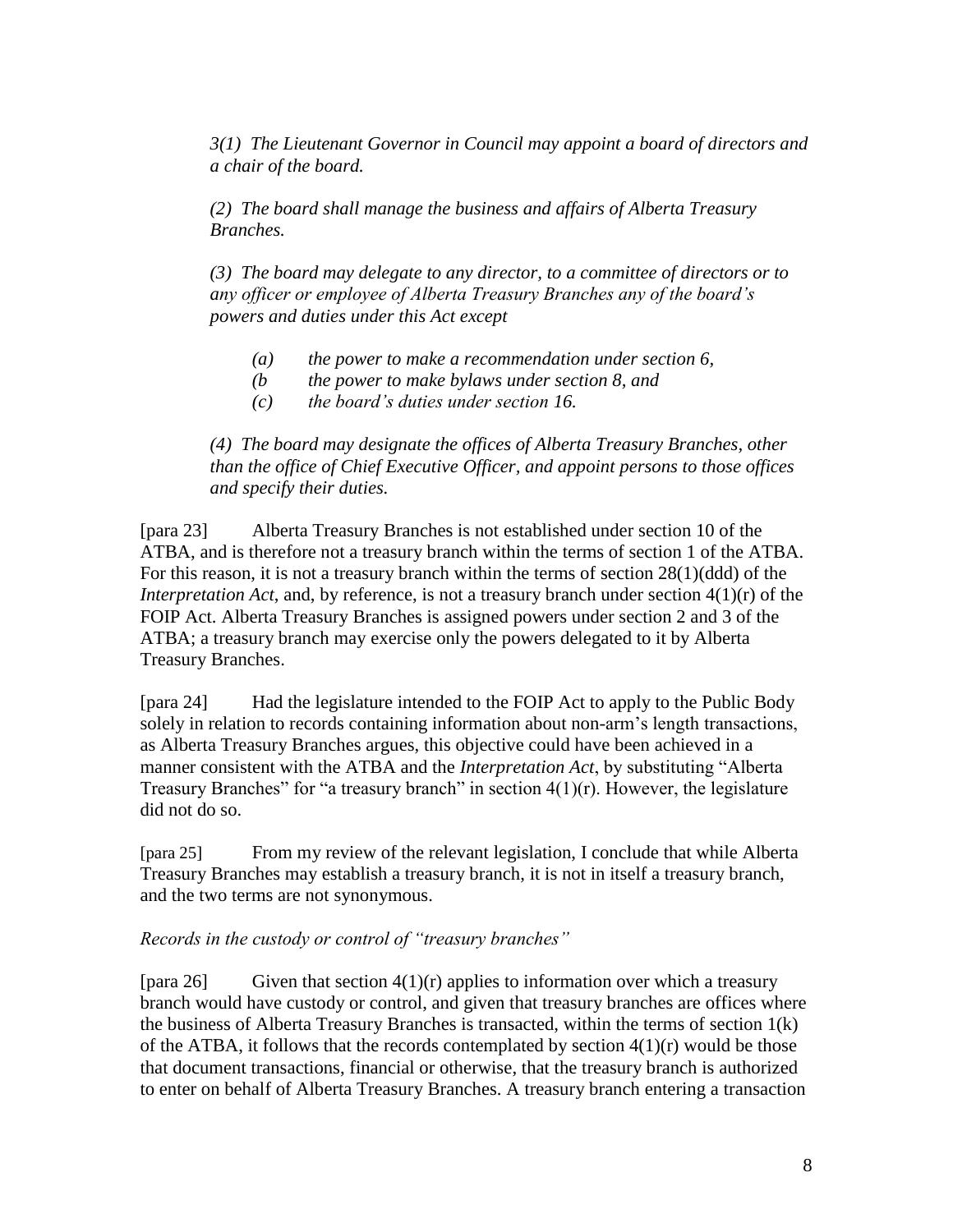with a client would have rights and responsibilities over information regarding the transaction. Consequently, it could be said that such a treasury branch would have custody or control over records documenting the transaction, which would have the effect of excluding such records from the scope of the FOIP Act.

[para 27] As established in the ATBA, a "head office" is also "a treasury branch". Records in a head office might also include records documenting the administration of the business of treasury branches.

[para 28] I recognize that records in the custody and control of a "treasury branch" may also be in the custody or control of Alberta Treasury Branches in the sense that the latter may have the power to obtain them; indeed, it seems likely this would be the case for many such records. However, the converse is not true. There may be records in the custody or control of Alberta Treasury Branches, acting through its Board, that are not in the custody or control of a "treasury branch", in the sense that a treasury branch would not have custody over them or a right to demand them from the board of directors. I find that the reference in section  $4(1)(r)$  to records in the custody or control of "a treasury branch" does not refer to records in the custody or control of Alberta Treasury Branches, consisting of its board of directors, unless these records are also in the custody or control of a "treasury branch," by which I mean that a treasury branch would have the legal right to demand them from the board of directors.

[para 29] In my view, records that are in the custody or control solely of Alberta Treasury Branches but not in the custody or control of a "treasury branch" remain subject to the FOIP Act, as do records in the custody or control of a "treasury branch" that document "non-arm's length transactions".

# *Earlier decisions of this office*

[para 30] In Order 96-009, in which he considered section 4(1)(m), (now section 4(1)(r), the former Commissioner Clark stated:

> In other words, records related to ATB transactions are not accessible under the Act unless there has been some government involvement (as defined) in the transaction.

In that case, an applicant had requested records relating to the identities of employees who had approved loans. The former Commissioner decided that this information related to an arm's length ATB transaction and was therefore not subject to the FOIP Act.

[para 31] Order 96-009 does not refer to the provisions of the *Interpretation Act* or the *Alberta Treasury Branches Act* that were in force at the time that order was made or that the former Commissioner may have considered in arriving at his decision. However, the request for access under review was made on February 2, 1996, which indicates that the relevant statute in force at the time was the *Treasury Branches Act* R.S.A., 1980 c. T-7. Under that legislation, "a treasury branch" was defined as an "Alberta Treasury Branch," which was a branch of the Alberta Treasury under section 2(2) of that Act and which included the board of directors. Under that scheme, records in the control or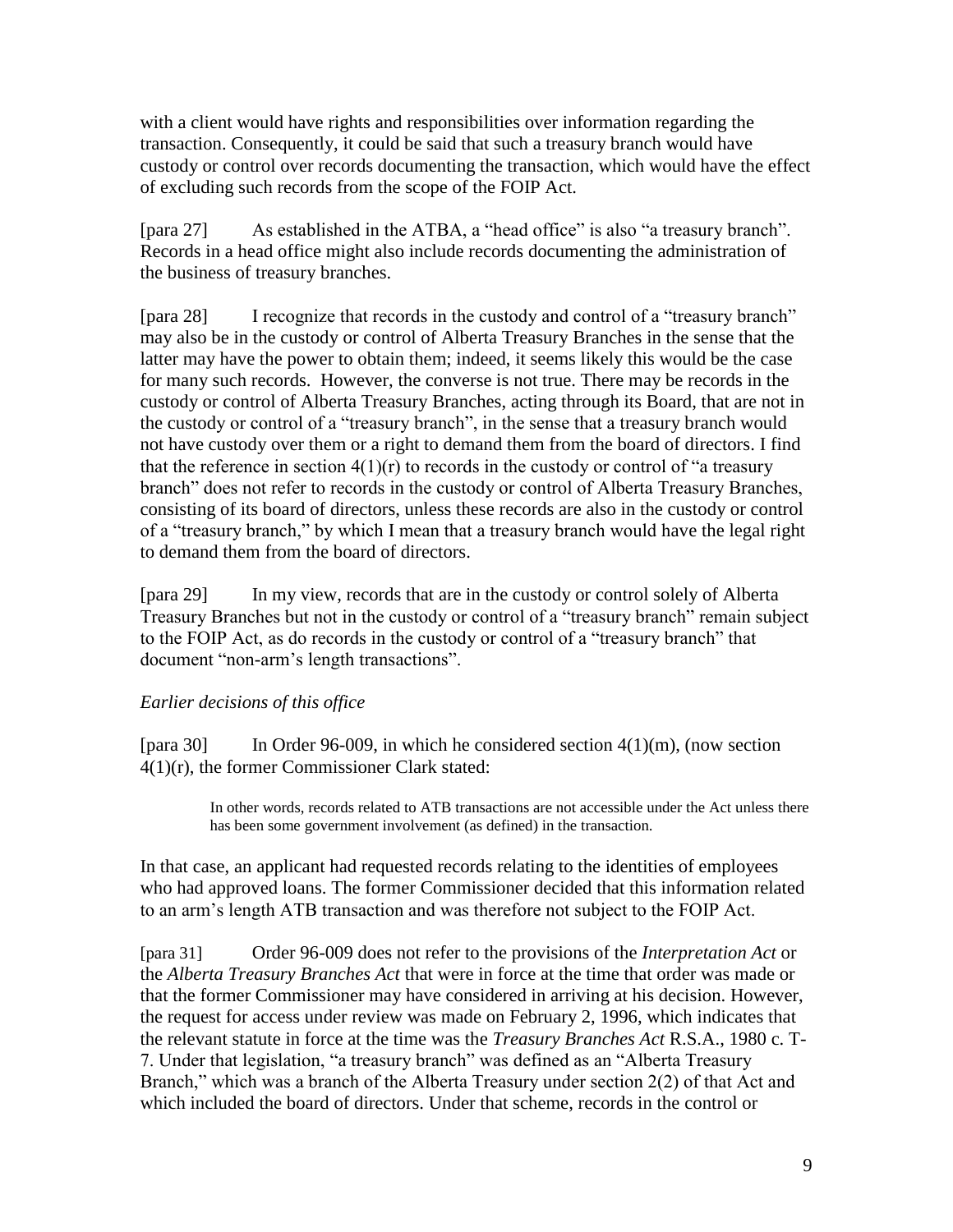custody of the board of directors would also have been in the custody or control of "a treasury branch." In contrast, I am bound by the legislation that was in force at the time of the Applicant's access request, and which does create a distinction between Alberta Treasury Branches, established under section 2 of the ATBA, and "a treasury branch" created under section 10 of that Act. Given that the legislative scheme under review in Order 96-009 was different than the one before me, I find that Order 96-009 can be distinguished on that basis.

[para 32] In Order 99-033 the former Commissioner said:

In my view, the definition of "treasury branch" focuses on the business structure of the Alberta Treasury Branches system, rather than on a particular business location of a treasury branch (i.e., a "treasury branch facility", as defined by section 1(l) of the *Alberta Treasury Branches Act*). Because the Public Body operates the entire system, I do not believe that a treasury branch can be considered to be an entity separate and distinct from the Public Body. It follows that the records produced anywhere within the Alberta Treasury Branches system cannot be considered to be within the custody or control of any particular treasury branch facility.

I conclude that a record in the custody or control of a treasury branch refers to a record located anywhere within the Alberta Treasury Branches system, including a record located at the head office of the Public Body.

Section 1(l) of the ATBA, to which the former Commissioner referred, defines a "treasury branch facility" as "real property that is used or intended to be used in connection with or incidental to the operations of Alberta Treasury Branches."

[para 33] I disagree with the former Commissioner Clark's analysis, as it does not attribute to the phrase "a treasury branch" the definition imposed by section 28(1)(ddd) of the *Interpretation Act*, which would apply to the phrase "a treasury branch" in section  $4(1)(r)$  of the FOIP Act. Moreover, his analysis does not acknowledge that there is a distinction between Alberta Treasury Branches consisting of, and operating through, its board of directors, and a treasury branch operating on behalf of Alberta Treasury Branches through its employees.

### *The effect of PIPA and the PIPA Regulation*

[para 34] As the Applicant notes, order P2006-005 states the following;

As FOIPPA does not apply to the Organization [Alberta Treasury Branches/ ATB Financial], the Organization denied the request on October 8, 2003. However, on December 18, 2003 the Applicant submitted the request again, this time under the *Personal Information Protection Act* (the Act), to which the Organization would be subject once the Act was in force on January 1, 2004. The Applicant also requested additional records containing her personal information created by two other employees of the Organization.

The statement that "FOIPPA does not apply to the Organization" suggests that the FOIP Act has no application to Alberta Treasury Branches or to ATB Financial. In my view, this statement is not entirely accurate. Rather, the FOIP Act applies to records in the custody of control of Alberta Treasury Branches, but would not apply to records in the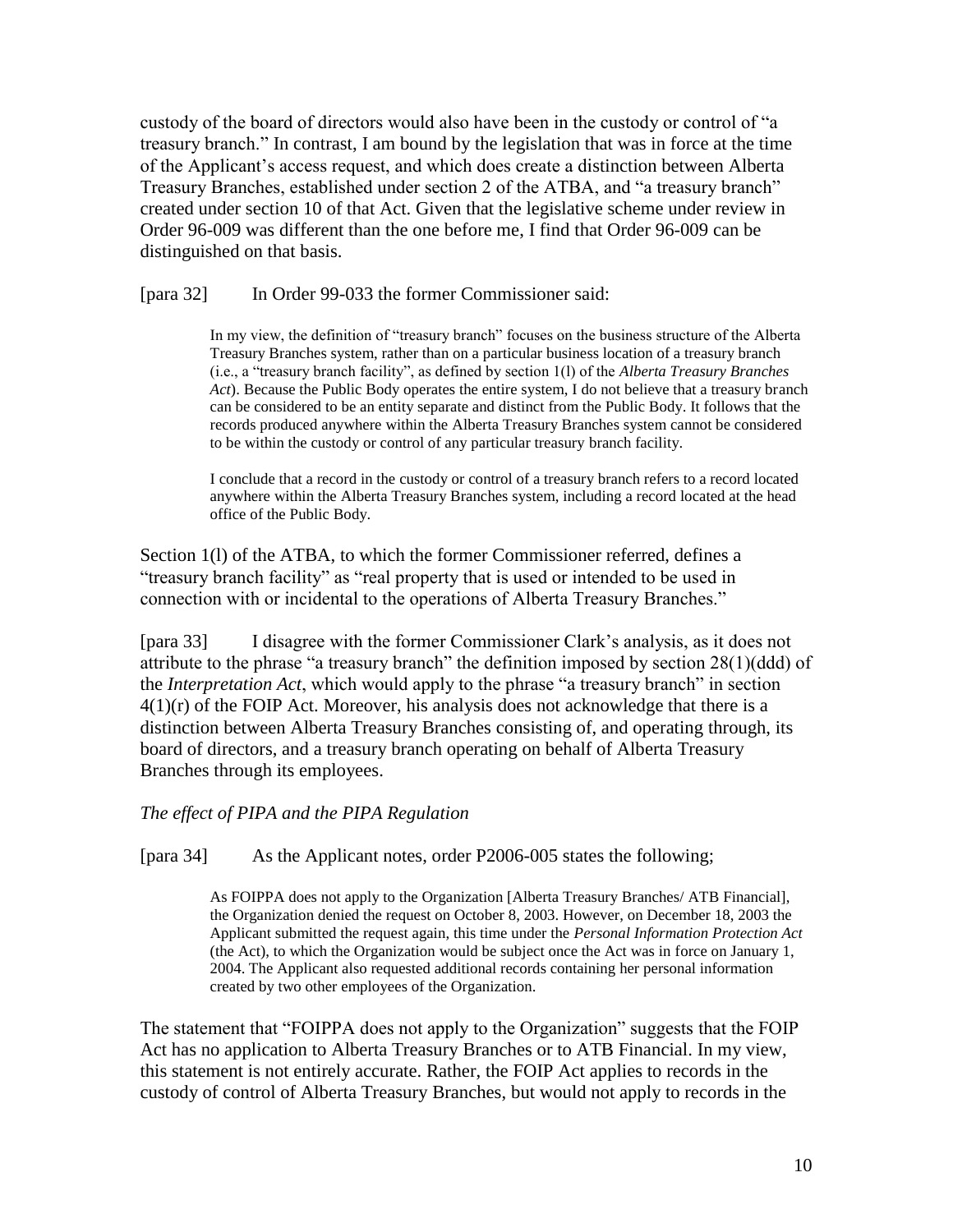custody or control of ATB Financial, which is an entity created by Alberta Treasury Branches under section 10 of the ATBA, unless the records contained information regarding a non-arm's length transaction.

[para 35] In my view, the Personal Information Protection Act Regulation, (the PIPA Regulation) on which the Commissioner appeared to rely in Order P2006-005, is not intended to oust the jurisdiction of the FOIP Act over records in the custody or control of Alberta Treasury Branches.

[para 36] Section 4(2) of the *Personal Information Protection Act* (PIPA) establishes that that Act does not apply to information in the custody or control of a public body. It states:

> *4(2) Subject to the regulations, this Act does not apply to a public body or any personal information that is in the custody of or under the control of a public body.*

As noted earlier, Alberta Treasury Branches, and its subsidiaries (which term may include "a treasury branch or branches"), are public bodies under the FOIP Act.

[para 37] However, this provision is expressed to be subject to the regulations. Section 2 of the PIPA regulation states:

> *2(1) The Act applies to Alberta Treasury Branches and its subsidiaries and to any personal information that is in the custody of or under the control of Alberta Treasury Branches or any of its subsidiaries.*

*(2) Notwithstanding subsection (1), any records of Alberta Treasury Branches and of any of its subsidiaries that are subject to the Freedom of Information and Protection of Privacy Act remain subject to that Act.*

The question is thus which records that are in the custody and control of Alberta Treasury Branches or its subsidiaries are subject to the FOIP Act.

[para 38] Section 4 of the FOIP Act establishes the kinds of records that are not subject to the FOIP Act. As discussed above, section  $4(1)(r)$  provides that records in the custody and control of "a treasury branch" are not subject to the FOIP Act, with the exception of "non-arm's length" transactions . Therefore, records in the custody and control of a treasury branch or branches that do not record non-arm's length transactions are subject to PIPA in relation to any personal information they may contain.

[para 39] As discussed above, records that are in the custody and control of Alberta Treasury Branches, the corporate entity established under section 2 of the ATBA, but not in the custody and control of "a treasury branch" established under section 10 of the ATBA are subject to the FOIP Act and therefore, according to the PIPA Regulation, are not subject to PIPA.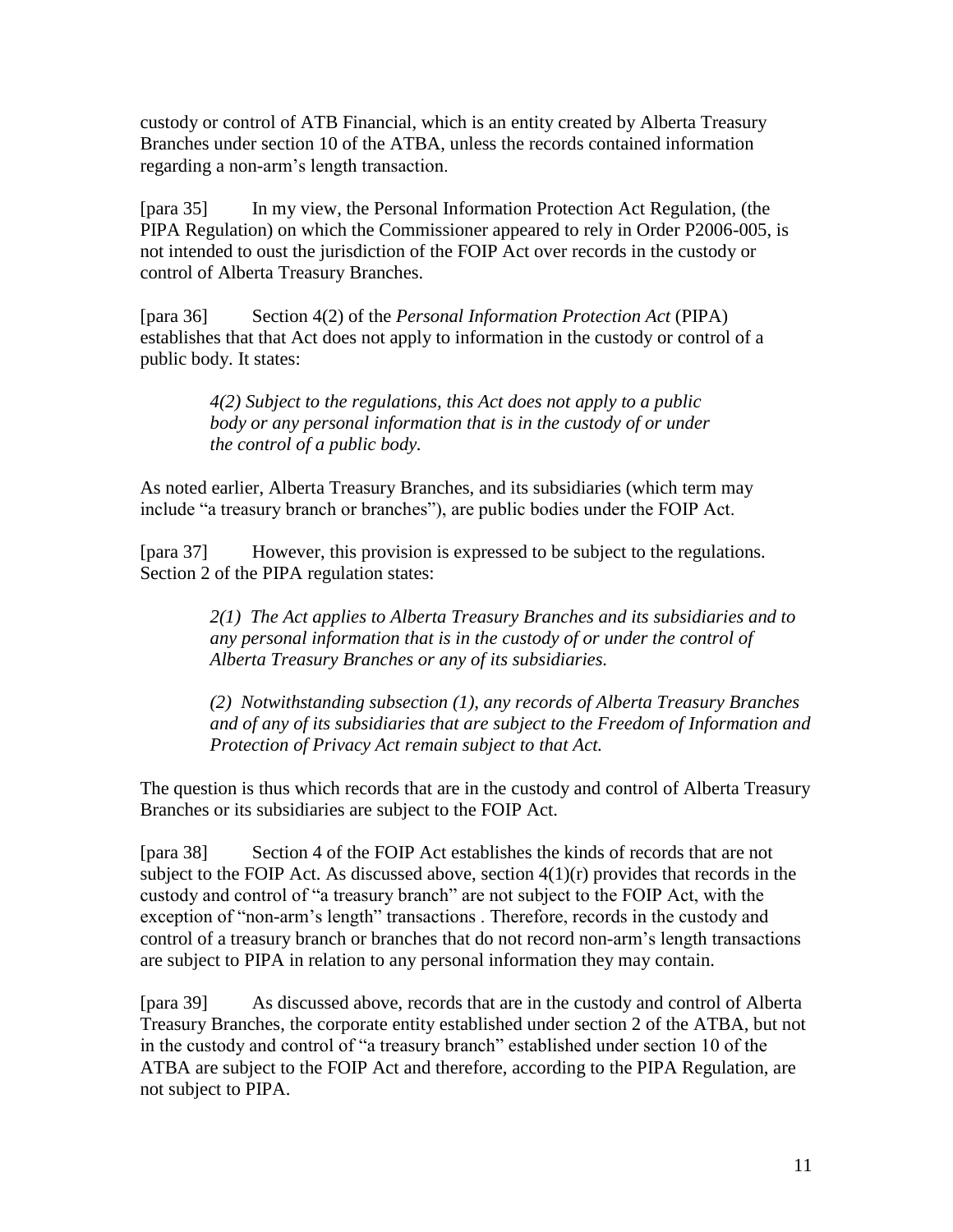### *The records at issue in the inquiry*

[para 40] In view of the foregoing analysis, the question that arises is whether the records that are the subject of the Applicant's access request would be in the custody or control of Alberta Treasury Branches or in the custody or control of "a treasury branch". In my view, it is possible that any responsive records that may exist would be in the custody or control of Alberta Treasury Branches, and not a treasury branch, given that section 7 of the ATBA grants Alberta Treasury Branches the authority to engage employees.

*7 Alberta Treasury Branches may engage employees for the purpose of carrying on the business of Alberta Treasury Branches and may determine their conditions of service.*

[para 41] In addition, section 8 of the ATBA authorizes Alberta Treasury Branches to make bylaws governing the management of its business and affairs and to conduct its business.

> *8(1) Subject to this Act and the regulations, the board may make bylaws governing*

- *(a) the management of the business and affairs of Alberta Treasury Branches, and*
- *(b) the calling and conduct of board meetings and the conduct of the business of the board generally.*

[para 42] In view of the authority given to Alberta Treasury Branches by these provisions, it is possible that information regarding classifications and job descriptions is in its custody or control, but not in the custody or control of a "treasury branch". As I have not been presented with evidence as to how classifications or job descriptions are developed or brought into force within the scheme of the Alberta Treasury Branches organization I cannot state conclusively that Alberta Treasury Branches does, or does not, have responsive records in its custody or control. Rather, responsive records may potentially exist solely within the custody or control of Alberta Treasury Branches, and Alberta Treasury Branches has not submitted any evidence that would enable me to discount this possibility.

[para 43] As discussed above, in my view there are two categories of records relating to Alberta Treasury Branches to which the FOIP Act applies: those in the custody or control of Alberta Treasury Branches but not a treasury branch, and those in the custody or control of a treasury branch that document a non-arm's length transaction as defined under the FOIP Act. In its submissions, as set out above, Alberta Treasury Branches states at paragraph 7 that only records documenting non-arm's length transactions are subject to the FOIP Act. From this I infer that it has not turned its mind to the possibility that records responsive to the access request may be subject to the FOIP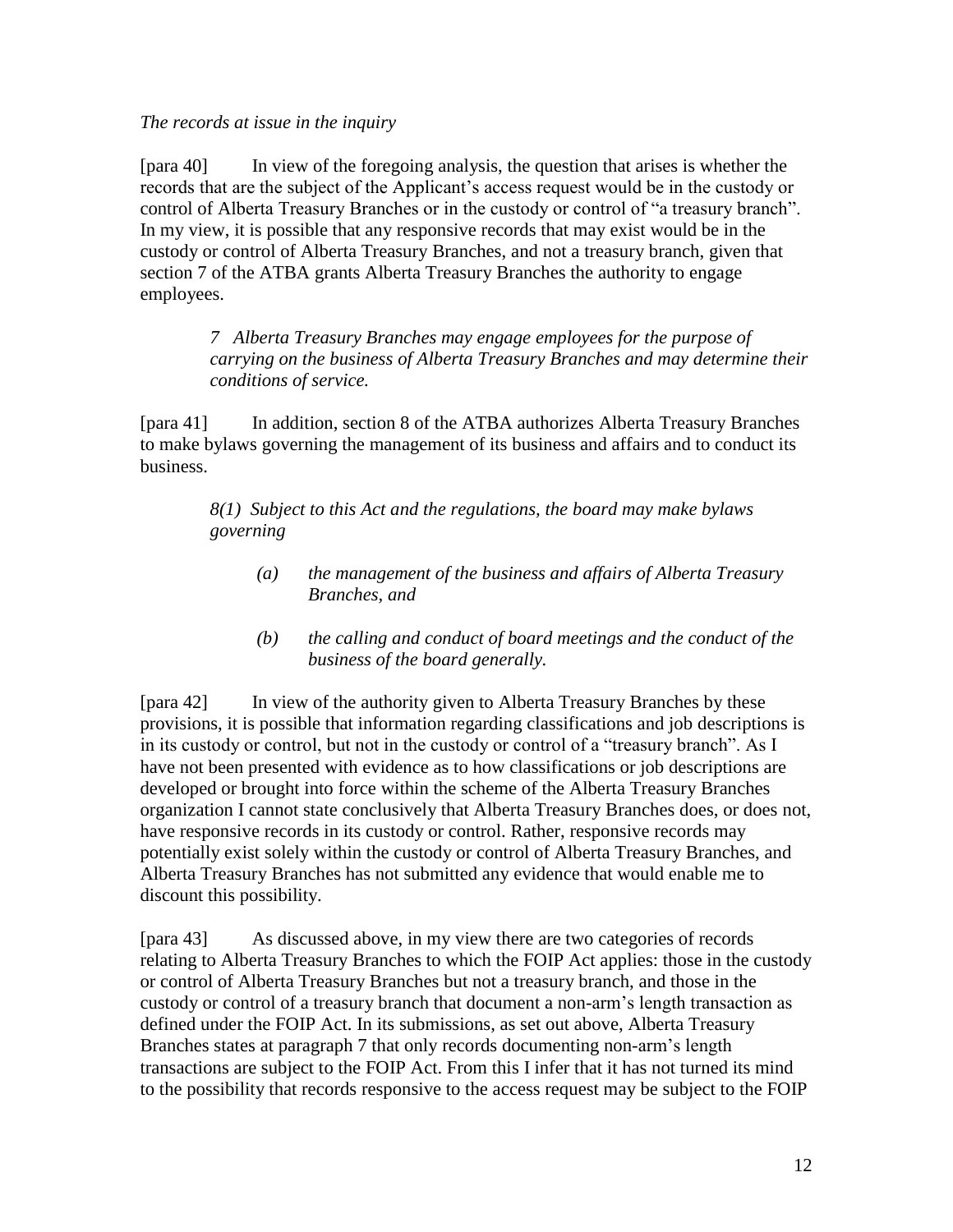Act if they are in the custody or control of Alberta Treasury Branches, but not "a treasury branch".

[para 44] Moreover, as discussed above, I am unable to discount the possibility that records relating to employment classifications and job descriptions are in the sole custody or control of Alberta Treasury Branches, given its statutory powers and duties.

[para 45] If there are responsive records in the custody or control of Alberta Treasury Branches, but not of "a treasury branch", Alberta Treasury Branches has a duty to assist the Applicant in relation to them. I will therefore order Alberta Treasury Branches to assist the Applicant by determining whether there would be responsive records in the custody or control of Alberta Treasury Branches. If there are such records, then Alberta Treasury Branches must conduct a reasonable search for these records.

## *The PSERA Issue*

## [para 46] The Applicant argues:

The argument asserted by the ATB that id did not exclude certain employees from AUPE's bargaining unit based on the  $12(1)(f)$  exemption and therefore does not have any records responsive to AUPE's request, is, with respect, nonsensical. The listed classifications, or the classifications of employees performing substantially similar duties to a person employed in that position classification are not included in a bargaining unit, by operation of law.

[para 47] From its arguments, I understand that Alberta Treasury Branches argues that the access request is ambiguous, or, alternatively, is a request for records that do not exist because of the reference to section 12 of PSERA. Alberta Treasury Branches presents an interpretation of the scope of PSERA that differs from that of the Applicant.

[para 48] In its exchangeable submissions, Alberta Treasury Branches argues that, in any event, it does not have records in its custody or control that would be responsive to the access request. As set out above, Alberta Treasury Branches states:

> The AUPE access request assumes that persons excluded from their bargaining unit have been excluded from the bargaining unit because they fall within one of the PSERA exclusions. It also presumes ATB's classifications reflect the Province's classifications as outlined in PSERA. Neither of those assumptions are accurate.

> ATB's approach for exclusion of employees from the AUPE bargaining unit has been based on whether the employees are "employed in administrative or support services". ATB's employees have been excluded from AUPE's bargaining unit if they are not employed in "administrative or support services", which is consistent with both AUPE's certificate with ATB and ATB's past collective agreements with AUPE.

> Therefore, simply put, ATB does not have such records within its custody or control because ATB has not excluded any employees from AUPE's bargaining unit based on section 12(1)(f) of PSERA. This includes those documents which ATB provided to the Commissioner circa December 7, 2010, for its limited purpose of determining any potentially-affected third parties to this inquiry.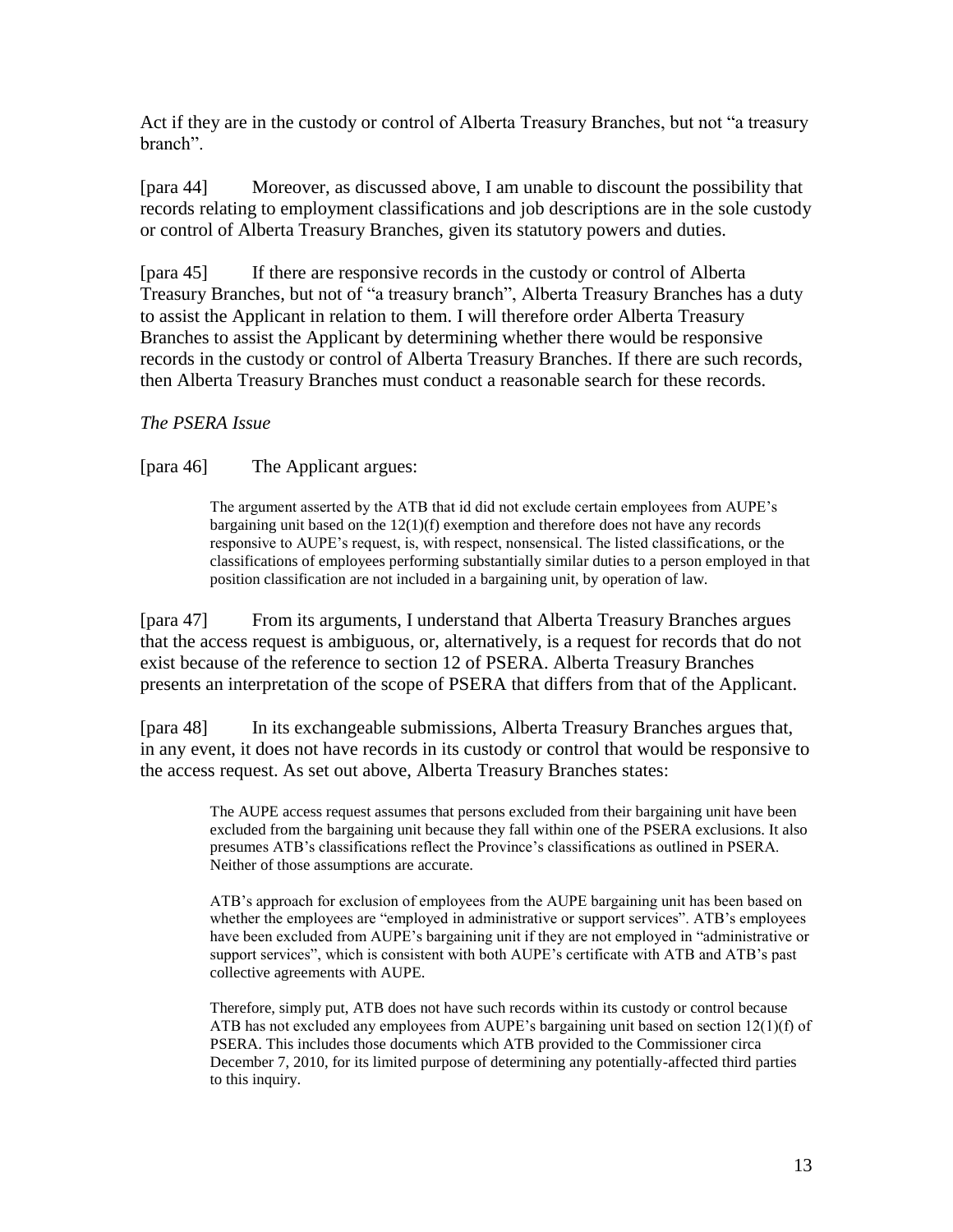However, in its *in camera* submission, which preceded its exchangeable one, Alberta Treasury Branches did not take this approach. Rather, it raised concerns as to the amount of time that it would take to identify responsive records. Its subsequent open submission appears to involve a change in its position in this regard, or, possibly, it presents a different interpretation of the Applicant's access request and the kinds of records that would be responsive to it. It is possible that the interpretation of the access request presented in the exchangeable submissions is one that overlooks the Applicant's obvious intention in making the request, in favour of a narrower interpretation of its language.

[para 49] Additionally, I note that in its initial reply to the Applicant, Alberta Treasury Branches stated that it would "decline access to all of the requested records", which also indicates that at one point, certainly, it thought there were records that were responsive to the access request.

[para 50] As Alberta Treasury Branches has presented different interpretations of the Applicant's access request at different times, it is clear that it views the request to be open to different interpretations, with one being more restrictive, such that there would be no responsive records, while the other is broader, with the result that there may be many responsive records.

[para 51] When a public body views an access request as open to more than one possible interpretation, it is necessary to consult with the applicant in order to determine the intent of the request and to avoid unilaterally adopting an unreasonable interpretation. In Order F2011-016, the Adjudicator considered previous orders of this office commenting on the duties of public bodies to interpret access requests reasonably. He said:

> The Applicant submits that the Public Body was too restrictive in its interpretation of the information that he requested and therefore overlooked responsive records. Previous Orders of this Office have said that a record is responsive if it is reasonably related to an applicant's access request and that, in determining responsiveness, a public body is determining what records are relevant to the request (Order 97-020 at para. 33; Order F2010-001 at para. 26). The Applicant argues that applicants should be given some latitude under the Act when framing their access requests, as they often have no way of knowing what information is actually available. I note Orders of this Office saying that a broad rather than narrow view should be taken by a public body when determining what is responsive to an access request (Order F2004-024 at para. 12, citing Order F2002-011 at para. 18).

[para 52] In that order, the Adjudicator found that the public body in that case had taken too restrictive an approach in its interpretation of the kinds of information requested by the Applicant, with the result that it failed to locate records responsive to the access request. Similarly, in Order F2011-020, I found that a public body had failed to meet its duty to assist an applicant because it had adopted an overly narrow interpretation of the access request.

[para 53] In Order F2011-016, the Adjudicator also said:

Because the Public Body took an overly restrictive view of the information that the Applicant was seeking, in view of both the wording of his initial access request and the clarification